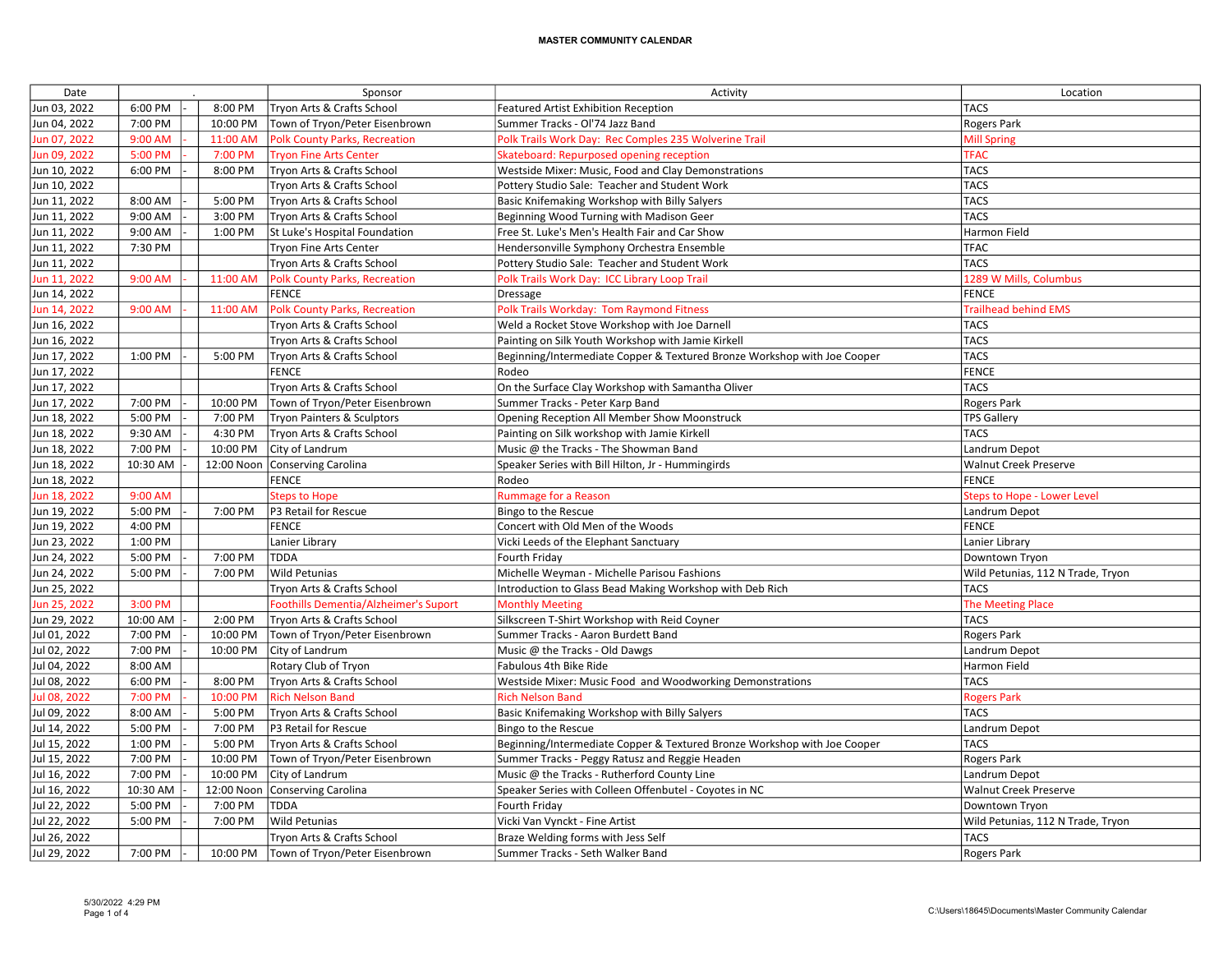| Date         |          |          | Sponsor                                | Activity                                                                 | Location                          |
|--------------|----------|----------|----------------------------------------|--------------------------------------------------------------------------|-----------------------------------|
| Jul 30, 2022 | 7:00 PM  | 10:00 PM | City of Landrum                        | Music @ the Tracks - The Sally Rides                                     | Landrum Depot                     |
| Aug 05, 2022 | 6:00 PM  | 8:00 PM  | Tryon Arts & Crafts School             | <b>Member Exhibition Reception</b>                                       | <b>TACS</b>                       |
| Aug 06, 2022 | 7:00 PM  | 10:00 PM | City of Landrum                        | Music @ the Tracks - Silver Travis Band                                  | Landrum Depot                     |
| Aug 08, 2022 | 10:00 AM | 3:00 PM  | Tryon Painters & Sculptors             | Watercolor Workshop with Pat Morgan                                      | <b>TPS Gallery</b>                |
| Aug 08, 2022 |          |          | Tryon Arts & Crafts School             | Using Textiles to Surface 3D Forms with Jess Self                        | <b>TACS</b>                       |
| Aug 09, 2022 | 10:00 AM | 3:00 PM  | <b>Tryon Painters &amp; Sculptors</b>  | Watercolor Workshop with Pat Morgan                                      | <b>TPS Gallery</b>                |
| Aug 11, 2022 | 5:00 PM  | 7:00 PM  | P3 Retail for Rescue                   | Bingo to the Rescue                                                      | Landrum Depot                     |
| Aug 12, 2022 | 6:00 PM  | 8:00 PM  | Tryon Arts & Crafts School             | Westside Mixer: Music, Food and Metalwork Demonstrations                 | <b>TACS</b>                       |
| Aug 13, 2022 | 5:00 PM  | 7:00 PM  | Tryon Painters & Sculptors             | Opening Reception Guests/Featured Members Show Autumnal Equinox          | <b>TPS Gallery</b>                |
| Aug 13, 2022 | 8:00 AM  | 5:00 PM  | Tryon Arts & Crafts School             | Basic Knifemaking Workshop with Billy Salyers                            | <b>TACS</b>                       |
| Aug 15, 2022 |          |          | Tryon Arts & Crafts School             | Japanese Bookbinding workshop with Reid Coyner                           | TACS                              |
| Aug 19, 2022 | 1:00 PM  | 5:00 PM  | Tryon Arts & Crafts School             | Beginning/Intermediate Copper & Textured Bronze Workshop with Joe Cooper | <b>TACS</b>                       |
| Aug 19, 2022 | 7:00 PM  | 10:00 PM | Town of Tryon/Peter Eisenbrown         | Summer Tracks - Mays De Vitry Band                                       | <b>Rogers Park</b>                |
| Aug 20, 2022 | 7:00 PM  | 10:00 PM | City of Landrum                        | Music @ the Tracks - Retro 18                                            | Landrum Depot                     |
| Aug 20, 2022 | 10:30 AM | 12:00 PM | <b>Conserving Carolina</b>             | Speaker Series with Chimmney Rock State Park - Owls                      | <b>Walnut Creek Preserve</b>      |
| Aug 20, 2022 |          |          | <b>Mountain Brook Vineyards</b>        | <b>Mountain Brook Vineyards JazzFest</b>                                 | <b>Mountain Brook Vineyards</b>   |
| Aug 26, 2022 | 5:00 PM  | 7:00 PM  | <b>TDDA</b>                            | Fourth Friday                                                            | Downtown Tryon                    |
| Aug 26, 2022 | 5:00 PM  | 7:00 PM  | Wild Petunias                          | Karen Paly - Karen's Spice Kitchen & Scott Paly - Riverview Glass Studio | Wild Petunias, 112 N Trade, Tryon |
| Sep 03, 2022 | 7:00 PM  | 10:00 PM | City of Landrum                        | Music @ the Tracks - Lecretia & Thunder Road                             | Landrum Depot                     |
| Sep 08, 2022 | 5:00 PM  | 7:00 PM  | P3 Retail for Rescue                   | Bingo to the Rescue                                                      | Landrum Depot                     |
| Sep 09, 2022 | 6:00 PM  | 8:00 PM  | Tryon Arts & Crafts School             | Westside Mixer: Music, Food and Fiber Arts Demonstrations                | <b>TACS</b>                       |
| Sep 10, 2022 |          |          | Tryon Arts & Crafts School             | Quilting Blocks Workshop with Reid Coyner                                | <b>TACS</b>                       |
| Sep 10, 2022 | 8:00 AM  | 5:00 PM  | Tryon Arts & Crafts School             | Basic Knifemaking Workshop with Billy Salyers                            | TACS                              |
| Sep 10, 2022 | 7:00 PM  | 10:00 PM | City of Landrum                        | Music @ the Tracks - Special Edition                                     | Landrum Depot                     |
| Sep 10, 2022 | 6:00 PM  | 9:00 PM  | Rotary Club of Tryon                   | Shrimpfest                                                               | Harmorn Field - Open Air Gym      |
| Sep 10, 2022 |          |          | <b>Tryon Fine Arts Center</b>          | <b>Amhitheater Concert</b>                                               | <b>TFAC</b>                       |
| Sep 12, 2022 | 10:00 AM | 3:00 PM  | Tryon Painters & Sculptors             | Watercolor Workshop with Pat Morgan                                      | <b>TPS Gallery</b>                |
| Sep 13, 2022 | 10:00 AM | 3:00 PM  | Tryon Painters & Sculptors             | Watercolor Workshop with Pat Morgan                                      | <b>TPS Gallery</b>                |
| Sep 13, 2022 | 6:15 PM  | 9:00 PM  | <b>Tryon Fine Arts Center</b>          | <b>Film Series</b>                                                       | <b>TFAC</b>                       |
| Sep 16, 2022 | 1:00 PM  | 5:00 PM  | Tryon Arts & Crafts School             | Beginning/Intermediate Copper & Textured Bronze Workshop with Joe Cooper | <b>TACS</b>                       |
| Sep 16, 2022 | 1:00 PM  | 5:00 PM  | Tryon Arts & Crafts School             | Beginning/Intermediate Copper Textured Bronze Workshop with Joe Cooper   | <b>TACS</b>                       |
| Sep 17, 2022 | 4:00 PM  |          | Sporting Hounds Foundation of Tryon    | <b>Rig Gig</b>                                                           | FENCE                             |
| Sep 19, 2022 | 4:00 PM  |          | <b>FENCE</b>                           | Concert with Tom Fisch                                                   | <b>FENCE</b>                      |
| Sep 22, 2022 | 10:20 AM | 12:30 PM | <b>Conserving Carolina</b>             | Speaker Series with Steve O'Neil - Misunderstood Wildlife                | <b>Walnut Creek Preserve</b>      |
| Sep 22, 2022 | 6:00 PM  | 7:30 PM  | <b>Conserving Carolina</b>             | <b>SC Forest Service</b>                                                 | <b>Landrum Library</b>            |
| Sep 22, 2022 | 7:30 PM  |          | <b>Tryon Fine Arts Center</b>          | Live Theater on Stage                                                    | <b>TFAC</b>                       |
| Sep 23, 2022 | 5:00 PM  | 7:00 PM  | <b>TDDA</b>                            | Fourth Friday                                                            | Downtown Tryon                    |
| Sep 23, 2022 | 5:00 PM  | 7:00 PM  | Wild Petunias                          | Jim Mitchem - Artist & Mapmaker                                          | Wild Petunias, 112 N Trade, Tryon |
| Sep 23, 2022 | 7:30 PM  |          | <b>Tryon Fine Arts Center</b>          | Live Theater on Stage                                                    | <b>TFAC</b>                       |
| Sep 24, 2022 | 5:00 PM  | 7:00 PM  | Tryon Painters & Sculptors             | Opening Reception All Members Show Let it Be                             | <b>TPS Gallery</b>                |
| Sep 24, 2022 | 10:00 AM | 8:00 PM  | Carolina Foothills Chamber of Commerce | <b>Feed the Foothills</b>                                                | Harmon Field                      |
| Sep 24, 2022 |          |          | <b>FENCE</b>                           | Open Horse Show                                                          | FENCE                             |
| Sep 24, 2022 | 7:30 PM  |          | <b>Tryon Fine Arts Center</b>          | <b>Live Theater on Stage</b>                                             | <b>TFAC</b>                       |
| Sep 25, 2022 | 3:00 PM  |          | <b>Tryon Fine Arts Center</b>          | Live Theater on Stage                                                    | <b>TFAC</b>                       |
| Sep 29, 2022 |          |          | <b>Red Bull Run</b>                    |                                                                          | <b>TFAC</b>                       |
| Sep 30, 2022 |          |          | Tryon Arts & Crafts School             | Annual Yard Sale Fundraiser                                              | <b>TACS</b>                       |
| Oct 01, 2022 | 4:00 PM  | 7:00 PM  | Outreach                               | <b>Empty Bowls</b>                                                       | Parker-Binns Winery               |
| Oct 01, 2022 |          |          | Tryon Arts & Crafts School             | Annual Yard Sale Fundraiser                                              | <b>TACS</b>                       |
| Oct 01, 2022 | 8:00 AM  | 11:00 AM | Kiwanis Club of Tryon                  | Kiwanis Pancake Breakfast                                                | Harmon Field                      |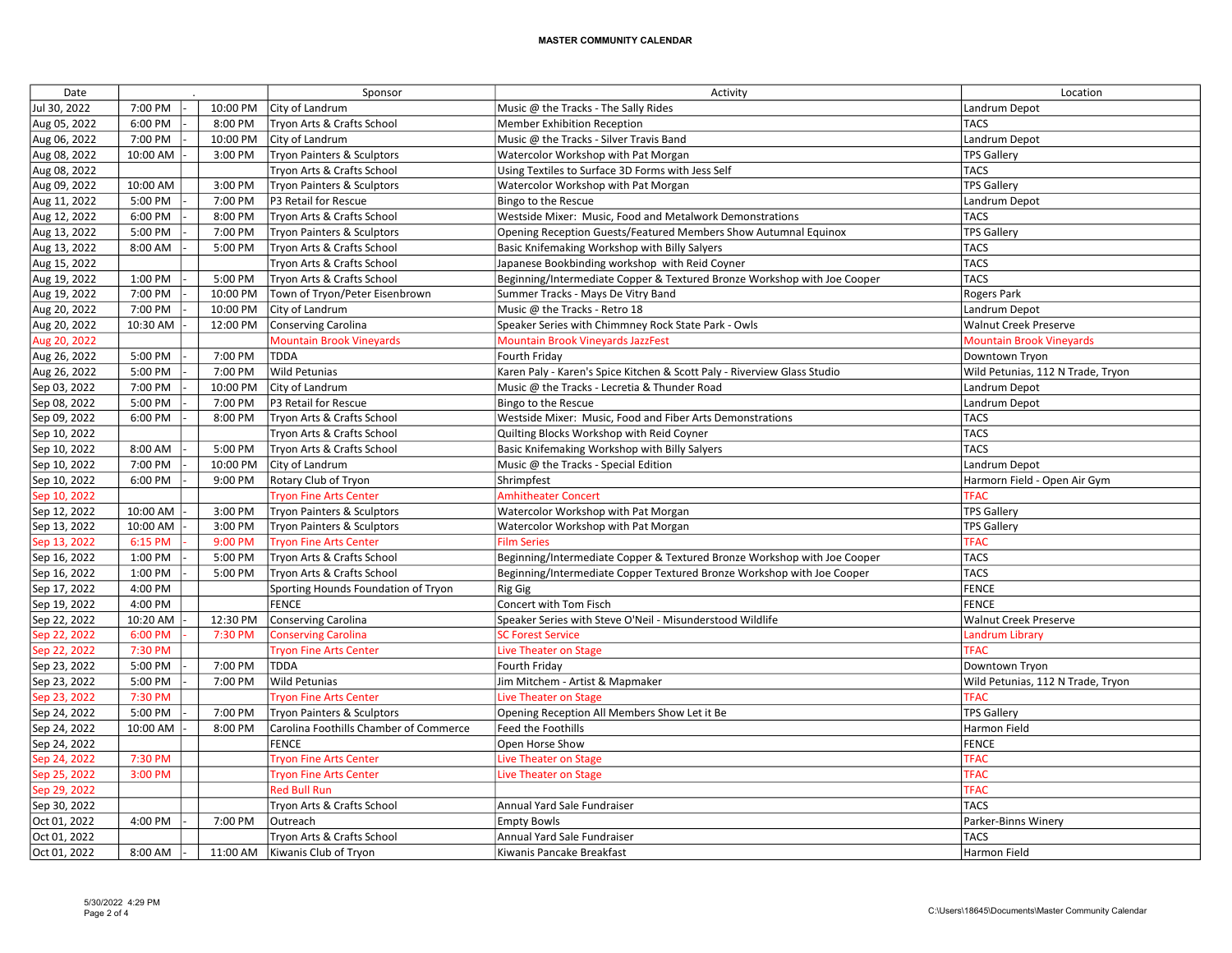| Date         |            |          | Sponsor                            | Activity                                                                 | Location                          |
|--------------|------------|----------|------------------------------------|--------------------------------------------------------------------------|-----------------------------------|
| Oct 01, 2022 |            |          | Tryon Cemetery Comm                | Tryon Historic Cemetery Walk about                                       | <b>Tryon Cemetery</b>             |
| Oct 01, 2022 | 10:00 AM   | 3:00 PM  |                                    | Dark Corner Classic Car Show                                             | Landrum - Trade Avenue            |
| Oct 01, 2022 | 9:00 AM    | 2:00 PM  | <b>Discover Columbus</b>           | <b>Woodcarvers and Whitlers Festival</b>                                 | Columbus                          |
| Oct 01, 2022 | 7:30 PM    |          | <b>Tryon Fine Arts Center</b>      | <b>Main Stage</b>                                                        | <b>TFAC</b>                       |
| Oct 02, 2022 | 12:00 PM   | 4:00 PM  | <b>FENCE</b>                       | Celebrate Nature at FENCE Festival                                       | FENCE                             |
| Oct 04, 2022 | 7:30 PM    |          | <b>Tryon Concert Association</b>   | Conrad Tao, Piano                                                        | <b>TFAC</b>                       |
| Oct 04, 2022 | 6:00 PM    | 7:30 PM  | <b>Conserving Carolina</b>         | Ferns of the Carolinas by Tim                                            | <b>Landrum Library</b>            |
| Oct 07, 2022 |            |          | Tryon Internaltional Film Festival | Tryon International Film Festival 2020 VIRTUAL                           | Tryon                             |
| Oct 08, 2022 |            |          | Tryon International Film Festival  | Tryon International Film Festival 2020 VIRTUAL                           | Tryon                             |
| Oct 08, 2022 | 8:00 AM    | 5:00 PM  | Tryon Arts & Crafts School         | Basic Knifemaking Workshop with Billy Salyers                            | <b>TACS</b>                       |
| Oct 09, 2022 |            |          | Tryon International Film Festival  | Tryon International Film Festival 2020 VIRTUAL                           | Tryon                             |
| Oct 10, 2022 |            |          | Tryon international Film Festival  | Tryon International Film Festival 2020 VIRTUAL                           | Tryon                             |
| Oct 11, 2022 | 6:15 PM    | 9:00 PM  | <b>Tryon Fine Arts Center</b>      | <b>Film Series</b>                                                       | <b>TFAC</b>                       |
| Oct 13, 2022 | 5:00 PM    | 7:00 PM  | P3 Retail for Rescue               | Bingo to the Rescue                                                      | Landrum Depot                     |
| Oct 14, 2022 | 1:00 PM    | 4:00 PM  | Tryon Arts & Crafts School         | Candied Corn Stained Glass Suncatcher Workshop with Petra Brooks         | <b>TACS</b>                       |
| Oct 14, 2022 | 6:00 PM    | 8:00 PM  | Tryon Arts & Crafts School         | Westside Mixer: Music, Food and Glass Demonstrations                     | <b>TACS</b>                       |
| Oct 14, 2022 | 4:00 PM    | 7:00 PM  | Outreach                           | <b>Empty Bowls</b>                                                       | <b>Parker-Binns Winery</b>        |
| Oct 15, 2022 | 9:00 AM    | 5:00 PM  | Tryon Arts & Crafts School         | Blacksmithing: Tools to Make Tools Workshop with Cole Aurichio           | <b>TACS</b>                       |
| Oct 15, 2022 | 10:30 AM   | 12:30 PM | <b>Conserving Carolina</b>         | Speaker Series with Tanya Poole - For the love of Bats!                  | <b>Walnut Creek Preserve</b>      |
| Oct 16, 2022 | 4:00 PM    |          | <b>FENCE</b>                       | Concert with The Scatterlings                                            | FENCE                             |
| Oct 21, 2022 | 1:00 PM    | 5:00 PM  | Tryon Arts & Crafts School         | Beginning/Intermediate Copper & Textured Bronze Workshop with Joe Cooper | TACS                              |
| Oct 22, 2022 | 7:30 AM    |          | St. Luke's Foundation              | Ache Around the Lake                                                     | Lake Lanier                       |
| Oct 22, 2022 |            |          | Tryon Arts & Crafts School         | Introduction to Glass Bead Making Workshop with Deb Rich                 | <b>TACS</b>                       |
| Oct 28, 2022 | 5:00 PM    | 7:00 PM  | <b>TDDA</b>                        | Fourth Friday                                                            | Downtown Tryon                    |
| Oct 28, 2022 | 5:00 PM    | 7:00 PM  | Wild Petunias                      | Pat Cheshire - Moonshine Cards                                           | Wild Petunias, 112 N Trade, Tryon |
| Oct 29, 2022 | 7:30 PM    |          | <b>Tryon Fine Arts Center</b>      | Main Stage - Community Jazz Concert                                      | <b>TFAC</b>                       |
| Nov 01, 2022 |            |          | Tryon Arts & Crafts School         | <b>Fall Online Auction</b>                                               | <b>TACS</b>                       |
| Nov 03, 2022 | 1:00 PM    | 4:00 PM  | Tryon Arts & Crafts School         | Pumpkin Stained Glass Suncatcher Workshop with Petra Brooks              | <b>TACS</b>                       |
| Nov 04, 2022 |            |          |                                    | <b>Miss Asheville</b>                                                    | <b>TFAC</b>                       |
| Nov 05, 2022 |            |          | Tryon Arts & Crafts School         | Angel Suncatcher Workshop with Petra Brooks                              | <b>TACS</b>                       |
| Nov 05, 2022 | 12:00 Noon | 6:00 PM  | <b>TDDA</b>                        | <b>Tryon Beer Fest</b>                                                   | <b>Tryon Depot</b>                |
| Nov 05, 2022 |            |          |                                    | <b>Miss Asheville</b>                                                    | <b>TFAC</b>                       |
| Nov 08, 2022 | 6:15 PM    | 9:00 PM  | <b>Tryon Fine Arts Center</b>      | <b>Film Series</b>                                                       | <b>TFAC</b>                       |
| Nov 10, 2022 | 5:00 PM    | 7:00 PM  | P3 Retail for Rescue               | Bingo to the Rescue                                                      | Landrum Depot                     |
| Nov 10, 2022 | 6:00 PM    | 7:30 PM  | <b>Conserving Carolina</b>         | Loons of Lake Jocassee                                                   | <b>Landrum Library</b>            |
| Nov 11, 2022 |            |          | Tryon Arts & Crafts School         | Reception for Handcrafted Holiday Showcase & Online Auction Finale       | <b>TACS</b>                       |
| Nov 12, 2022 | 8:00 AM    |          | Thermal Belt Outreach              | <b>Half Marathon</b>                                                     | Harmon Field                      |
| Nov 12, 2022 | 8:00 AM    | 5:00 PM  | Tryon Arts & Crafts School         | Basic Knifemaking Workshop with Billy Salyers                            | <b>TACS</b>                       |
| Nov 13, 2022 | 3:00 PM    |          | <b>Tryon Concert Association</b>   | <b>Raleigh Ringers</b>                                                   | Polk County High School           |
| Nov 16, 2022 | 9:00 AM    | 1:00 PM  | Tryon Arts & Crafts School         | Introduction to 4 Harness Weaving with Reid Coyner                       | <b>TACS</b>                       |
| Nov 18, 2022 | 1:00 PM    | 5:00 PM  | Tryon Arts & Crafts School         | Beginning/Intermediate Copper & Textured Bronze Workshop with Joe Cooper | TACS                              |
| Nov 19, 2022 | 5:00 PM    | 7:00 PM  | Tron Painters & Sculptors          | Opening Reception All Members Show Somewhere in Time                     | <b>TPS Gallery</b>                |
| Nov 19, 2022 |            |          | <b>Tryon Fine Arts Center</b>      | <b>Pavillion Programming</b>                                             | <b>TFAC</b>                       |
| Nov 20, 2022 | 4:00 PM    |          | <b>FENCE</b>                       | Concert with the Quatrophonics Saxaphone Quarter                         | FENCE                             |
| Nov 20, 2022 |            |          | <b>Tryon Fine Arts Center</b>      | <b>Jazz Brunch</b>                                                       | <b>TFAC</b>                       |
| Nov 26, 2022 | 12:00 Noon | 4:00 PM  | <b>FENCE</b>                       | Roastin' on the Ridge                                                    | FENCE                             |
| Dec 02, 2022 |            |          | Tryon Arts & Crafts School         | Stained Glass Ornament Workshop with Petra Brooks                        | <b>TACS</b>                       |
| Dec 03, 2022 | 1:00 PM    |          | Tuba Christmas                     | Tuba Christmas                                                           | Polk County High School           |
| Dec 03, 2022 |            |          | Tryon Arts & Crafts School         | Holiday Greeting Cards with Woodblock Workshop with Reid Coyner          | <b>TACS</b>                       |
|              |            |          |                                    |                                                                          |                                   |